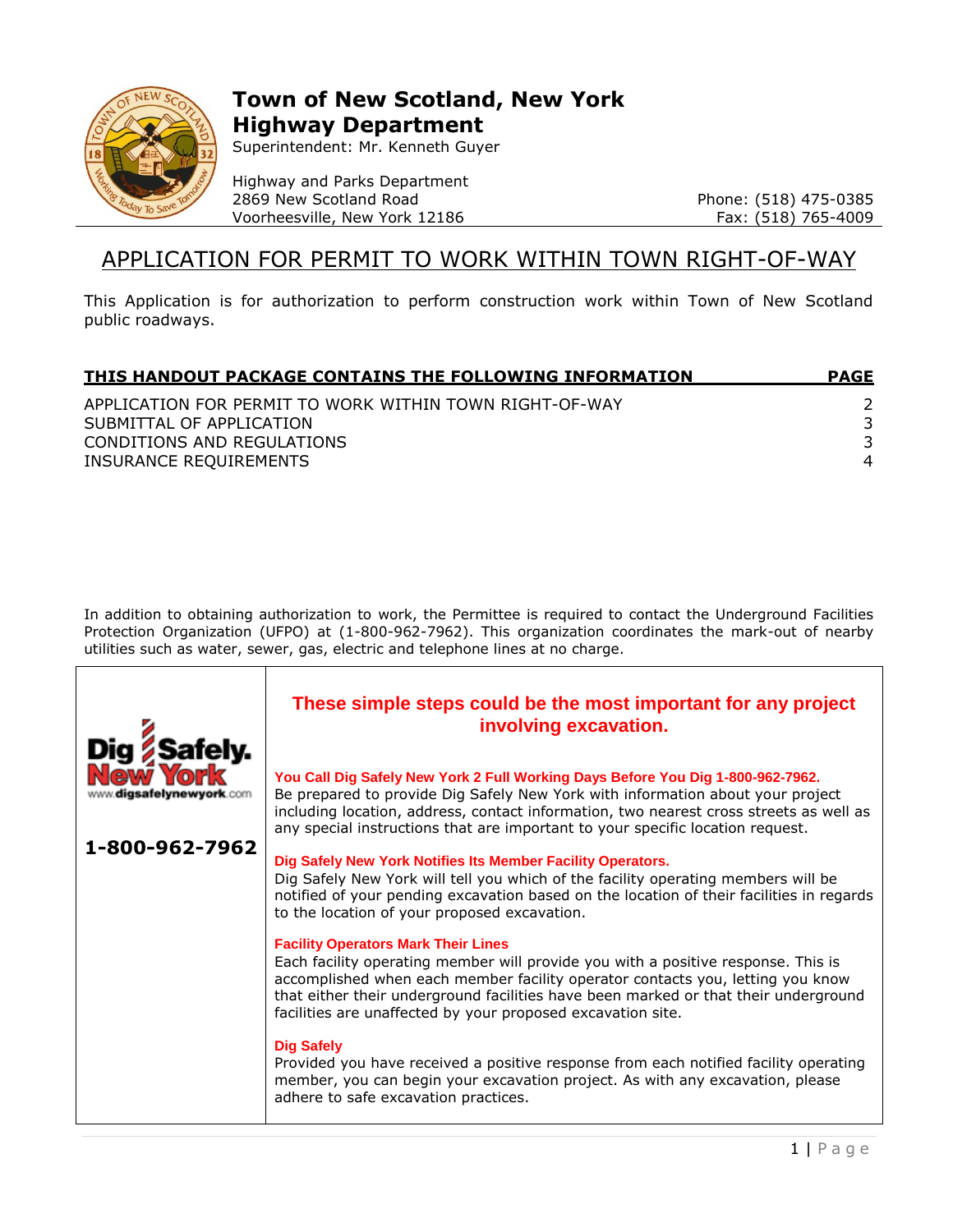

# **Town of New Scotland, New York Highway Department**

Superintendent: Mr. Kenneth Guyer

Highway and Parks Department 2869 New Scotland Road Voorheesville, New York 12186

Phone: (518) 475-0385 Fax: (518) 765-4009

#### **APPLICATION FOR PERMIT TO WORK WITHIN TOWN RIGHT-OF-WAY**

The undersigned permittee agrees that all work performed thereunder will be made pursuant to law and in accordance with all of the attached conditions, regulations and insurance requirements required by the Town of New Scotland Superintendent of Highways.

| Permittee / Contractor Information                                                                                                                                         | Permit ID:                       |
|----------------------------------------------------------------------------------------------------------------------------------------------------------------------------|----------------------------------|
| Name:                                                                                                                                                                      | <b>Application Date:</b>         |
| Address:                                                                                                                                                                   |                                  |
| City, State, Zip:<br>Phone:                                                                                                                                                | 24 Hour Contact Person<br>Name:  |
| Signature of                                                                                                                                                               |                                  |
| Applicant:                                                                                                                                                                 | Phone:                           |
| Location                                                                                                                                                                   |                                  |
| The above named applicant hereby makes application for a permit to open street or pavement at the                                                                          |                                  |
| following location:<br><b>Nearest Address:</b>                                                                                                                             | Approximate Length of Opening:   |
| <u> 1980 - Johann Barn, fransk politik (</u><br><b>Street Name:</b>                                                                                                        | Approximate Width of Opening:    |
| For the purpose of:<br><u> 2000 - Jan Barnett, fransk politik (d. 1888)</u>                                                                                                |                                  |
| Requested Start Date of Opening:                                                                                                                                           | <b>Estimated Cost of Work</b>    |
| Requested End Date of Opening:                                                                                                                                             | to be Performed:<br>\$           |
|                                                                                                                                                                            |                                  |
|                                                                                                                                                                            |                                  |
| (To be completed by Town Staff)<br><b>Approved Start Date of Permit:</b> ______________ Permit valid for 1 year from approval start date                                   |                                  |
| Opening to be made between the Start Date and End Date approved above (Saturdays, Sundays and<br>Holidays excepted), pursuant to the conditions and regulations set forth. |                                  |
| <b>Additional Conditions:</b>                                                                                                                                              |                                  |
|                                                                                                                                                                            |                                  |
| \$150.00 Permit Fee Received by:                                                                                                                                           | Date:                            |
| Building Dept.<br>\$ __________ Deposit Received by:<br><b>Example 18 Solution</b> Building Dept.                                                                          | Date:                            |
| Insurance Certificate Received by:<br><b>Example 18 Solution</b> Building Dept.                                                                                            | Date:                            |
|                                                                                                                                                                            |                                  |
| Permit Authorized by:<br>Kenneth Guyer, Highway Superintendent                                                                                                             | Date:                            |
| <b>Restoration Confirmed By:</b>                                                                                                                                           | Date:                            |
| Deposit Check Number:                                                                                                                                                      | Deposit Check<br>Released / Sent |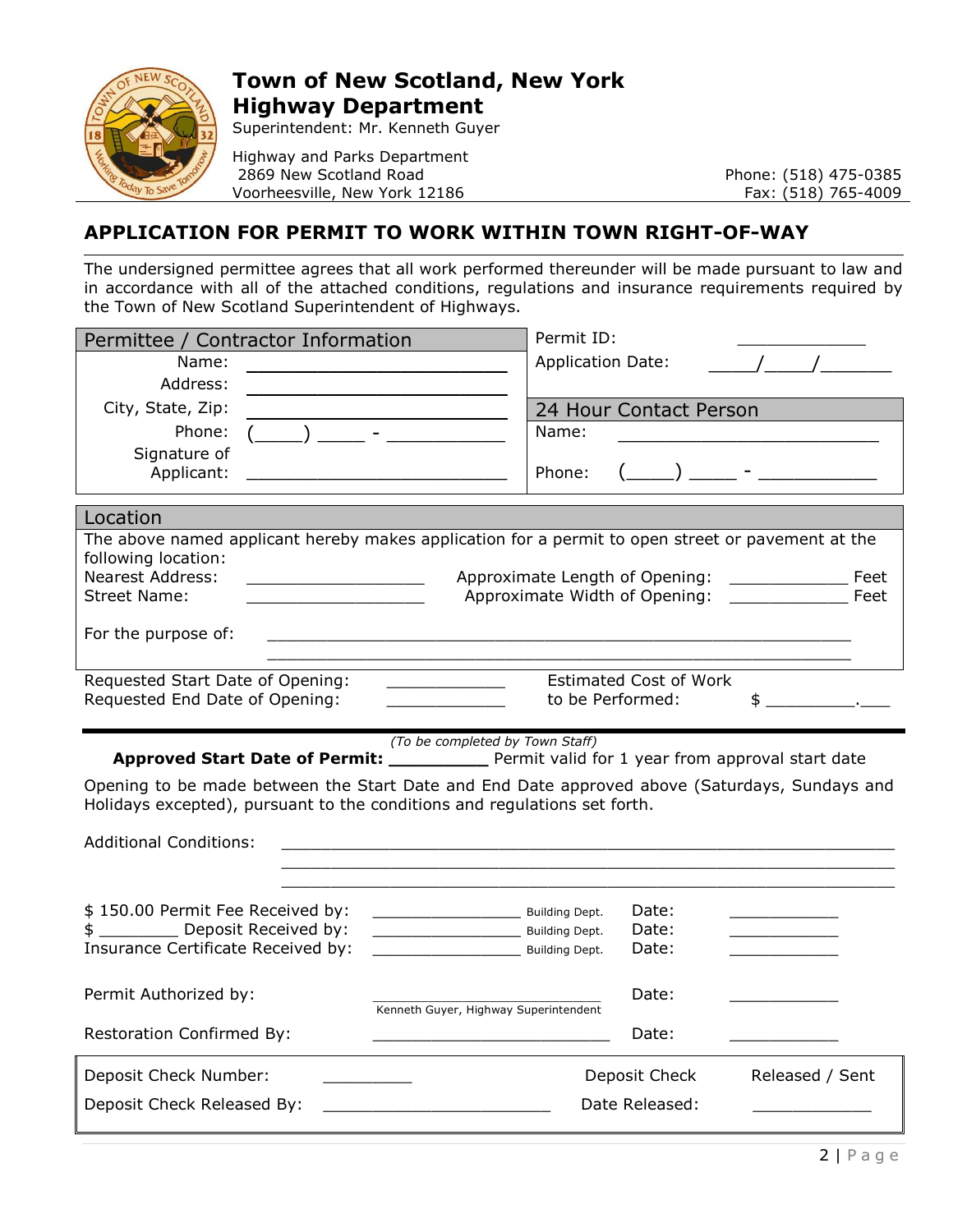#### **SUBMITTAL OF APPLICATION**

The Applicant should submit the following items to the Town Building Department for this application:

- 1. The Completed Application (Contractor to complete top half)
- 2. A non-refundable \$150.00 check made payable to the "Town of New Scotland Building Department" for the permit fee.
- 3. A security deposit check made payable to "Town of New Scotland", in the amount to be determined by the Highway Superintendent.
- 4. An Insurance Certificate naming the Town of New Scotland as additional insured, in the amounts specified in these instructions.

Jeremy Cramer, Building Inspector 2029 New Scotland Road Slingerlands, New York 12159 Phone: (518) 439-9153 Fax: (518) 439-1215

Questions regarding this permit should be directed to Kenneth Guyer – Highway Superintendent.

The security deposit may be returned to the Permittee upon completion of work to the satisfaction of the Highway Superintendent. Failure to restore the work limits to the satisfaction of the Highway Superintendent may result in forfeiture of part or all of the deposit.

#### **CONDITIONS AND REGULATIONS**

- 1. This permit, if granted, does not go into effect until the following conditions are met:
	- A) The \$ 150.00 permit fee is received by the Building Department, A security deposit check is deposited with the Town of New Scotland to ensure successful completion and restoration of the affected areas. Performance bonds are not acceptable forms of security deposit. The amount for the security deposit shall be determined by the Highway Superintendent and is generally described as proportionate to the scope of work and shall not exceed \$5000.00.
	- B) An insurance Certificate, naming the Town of New Scotland as additional insured, is received by the Building Department and approved by the Highway Superintendent,
	- C) This permit is approved and signed by the Superintendent of Highways.
- 2. Unless otherwise specified, this permit will be valid for a period of one year from the date of the issuance. An extension of the permit may be granted if necessary and will be at the discretion of the Highway Superintendent. This permit shall not be assigned or transferred without the written consent of the Superintendent of Highways. The work authorized by this permit shall be performed to the satisfaction of the Superintendent of Highways.
- 3. The Superintendent of Highways, or his representative, shall be given at least twenty-four (24) hours notice by said permittee of the date he intends to begin the work authorized by this permit. The permittee will be required to remove all clay or other unsuitable materials which, in the opinion of the Superintendent of Highways, or his representative, are unsuitable for backfilling. The Permittee shall refill all excavations with approved materials as set forth in the Highway Regulations. The Permittee shall restore to such a state and condition as before the opening was made, and to the satisfaction of the Superintendent of Highways.
- 4. Said permittee is responsible for the dewatering of the area to be excavated when deemed necessary by the Superintendent of Highways. Any dewatering of the area shall be completed prior to the start of excavation using the method prescribed by the Superintendent of Highways.
- 5. Said permittee is responsible for maintaining and patching cut area in road upon the request of the Superintendent of Highways, or his representative. No road cuts are to be made after November  $1<sup>st</sup>$  or before April  $15<sup>th</sup>$ . All permanent repairs to blacktop must be made within twenty-four (24) hours from the day of the pavement opening.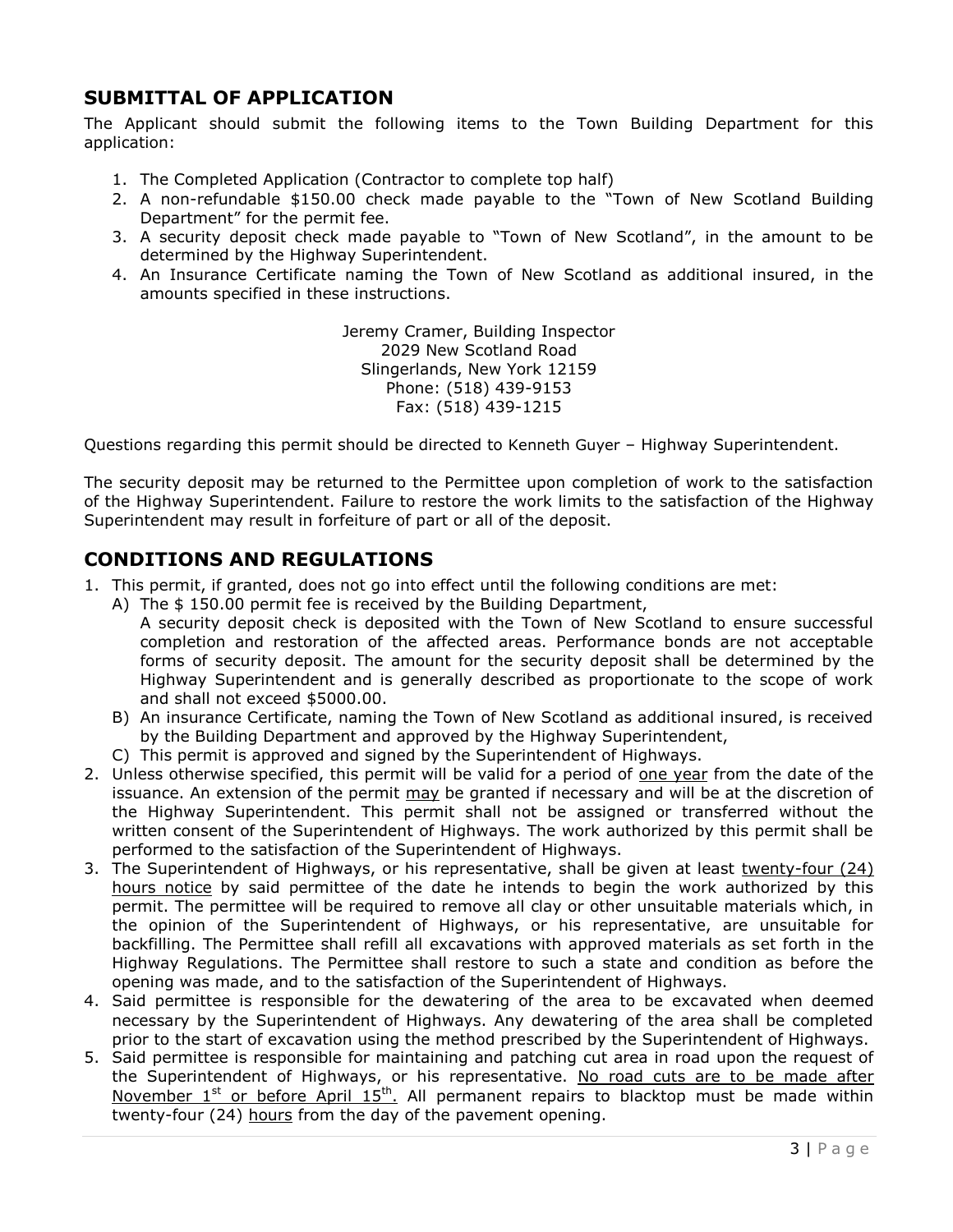- 6. Permittee shall provide the name and telephone number of a contact person available for emergency calls in the event a hazardous condition arises, due to the street opening. If contact can not be made and the Highway personnel and equipment are used to correct the hazardous condition, the permittee shall be charged accordingly.
- 7. All work done under this permit is to be made when the weather and road conditions are favorable, and at all times in such manner as to give strict attention to safety and rights of the public. The permittee shall place barricades and lights on all openings and bridges when necessary or directed by the Town Superintendent of Highways, and shall take all precautions to prevent accidents to persons or damage to property.
- 8. Permittee shall make all reasonable efforts to give prior notification to homeowners or businesses that may be denied the ability to ingress and egress due to construction activities.
- 9. In cases where the work also extends into Albany County or New York State right-of-way, the Permittee shall obtain and submit a copy of the Highway Work Permit to the Town.

#### **INSURANCE REQUIREMENTS**

- 1. Said Permittee shall be responsible for all damages resulting in bodily injury including death and/or property damage due to activities of the permittee, its contractors, subcontractors or either or both, agents or employees in connection with any act or omission hereunder; and does hereby expressly agree to indemnify and save harmless the Town of New Scotland and the Town Superintendent of Highways of said Town and his representatives and employees from claims, suites, actions, damages and costs or every name and description arising out of or resulting from any act or omission hereunder.
- 2. The Town Superintendent of Highways, before the permittee shall proceed with any work under this permit, will obtain on behalf of permittee a policy of protective liability insurance to and covering the liability of the Town of New Scotland and/or Kenneth Guyer as Superintendent of Highways of the Town of New Scotland, New York, with respect to all operations under this permit, by the permittee or by anyone acting by, through or for the permittee, including omissions and supervisory acts of the said Town Superintendent of Highways.

The limits of coverage in such protective liability insurance policy shall not be less than:

- \$1,000,000.00 for all damages arising out of bodily injury including death for each person in any one accident;
- \$1,000,000.00 for all damages arising out of bodily injury including death at any time resulting therefrom, sustained by two or more persons in any one accident;
- \$1,000,000.00 for all damages arising out of injury to or destruction of property in any one accident;
- The Permittee is required to file with the Town Building Department a Certificate of Insurance as listed or shown in the above paragraph.
- 3. The enumeration in this permit of the kind and amount of insurance shall not abridge, diminish or affect the permittee's legal responsibility for the consequence of accidents arising out of or resulting from the operation of the permittee under this permit.
- 4. Upon request of the Town Superintendent, the permittee will furnish him with proof that permittee has secured compensation for the benefit of and will keep insurance during the performance of the above described work such employees as are required to be insured by the provisions of the Workman's Compensation Law. If permittee has work performed by an independent contractor, such contractor shall furnish proof that such contractor has secured such compensation.
- 5. In cases where the work also extends into Albany County or New York State right-of-way, the Permittee shall obtain the higher of the insurance dollar requirements. The Permittee shall also name Town of New Scotland, and Albany County or New York State as additionally insured.